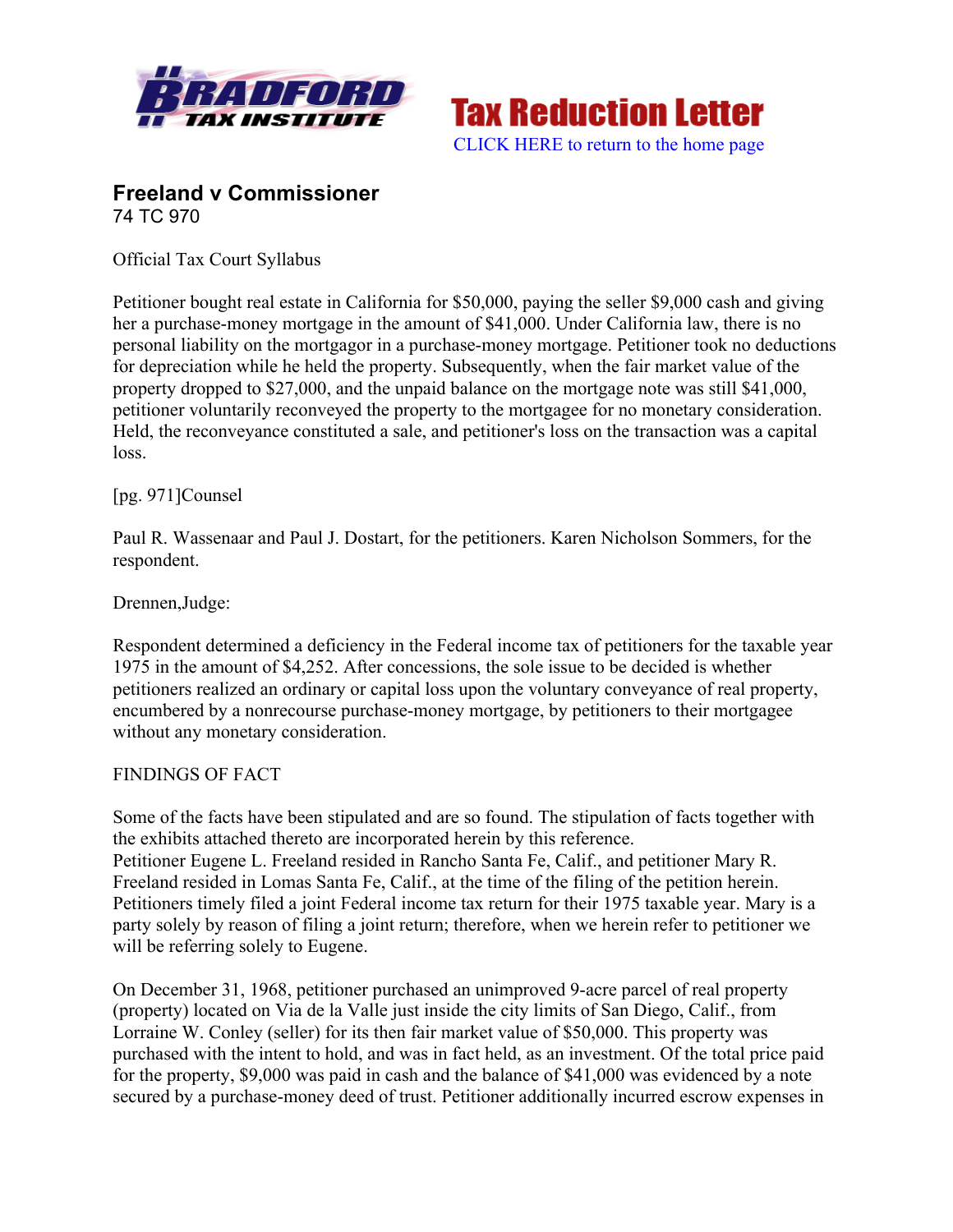the amount of \$188 pursuant to this purchase. Petitioner made no improvement to the property while he held title to it and claimed no depreciation deductions. Section 580b, California Code of Civil Procedure, provides in part:

No deficiency judgment shall lie in any event after any sale of real property for failure of the purchaser to complete his contract of sale, or under a deed of trust, or mortgage, given to the vendor to secure payment of the balance of the purchase price \*\*\*

It is conceded that by application of section 580b, supra, the [pg. 972]note in the instant case was secured only by the property and not by the personal liability of petitioner.

The note called for semiannual principal payments of \$4,100 for a period of 5 years commencing June 30, 1975, and semiannual interest payments on the unpaid principal amount (with interest accruing from the date of purchase and sale) at the rate of 7 percent. Through April 18, 1975, petitioner had made interest payments in the amount of \$20,098; no amounts of principal, however, had been paid as of that date.

In the early months of 1975, petitioner was informed that the street in front of the property would have to be widened. Additionally, a moratorium was placed on sewer construction so that sewers could not be extended to the property. Moreover, there was a problem in obtaining water from the city of San Diego for the property.

To determine the impact of the above circumstances upon the value of the property, petitioner asked Charles W. Christensen & Associates (engineers) to make an engineering study of the parcel. The engineers concluded that the unfavorable developments of the required street widening, the absence of sewer and water connections, and the probable necessity for placing existing electrical wires underground would result in costs to the property owner of approximately \$100,000, \$55,000, and \$65,000, respectively.

Petitioner is an attorney whose practice is primarily related to the real estate area. It was his opinion, after considering the report from the engineers, that the property was worth approximately \$27,000 in 1975. As the unpaid balance on the note was \$41,000, he considered the property to be totally worthless to him. The above-mentioned circumstances would severely limit the ability of any developer to undertake improvement or subdivision of the property. As a result of this conclusion, petitioner decided to terminate his interest in the property as expeditiously as possible.

On October 27, 1975, petitioner reconveyed the property to the seller by quitclaim deed. This deed was duly recorded and delivered to the seller. Petitioner received no monetary consideration from the seller in return for the reconveyance. Petitioner's only other alternative to rid himself of the property was to default on the note and wait for the seller to foreclose. At the time of the conveyance, there had been no foreclosure action instituted by the seller, nor was there any threat thereof.[pg. 973]

On their 1975 Federal income tax return, petitioners claimed the amount of \$8,855 as an ordinary loss under section 165(a) and (c)(2), I.R.C. 1954, 1 as a result of the reconveyance of the property. By amended petition, petitioners claim the proper amount of the loss to be \$9,188. Respondent agrees that \$9,188 is the proper amount of the loss, but claims that the loss is capital rather than ordinary, the treatment thereof governed by sections 165(f), 1211, and 1212.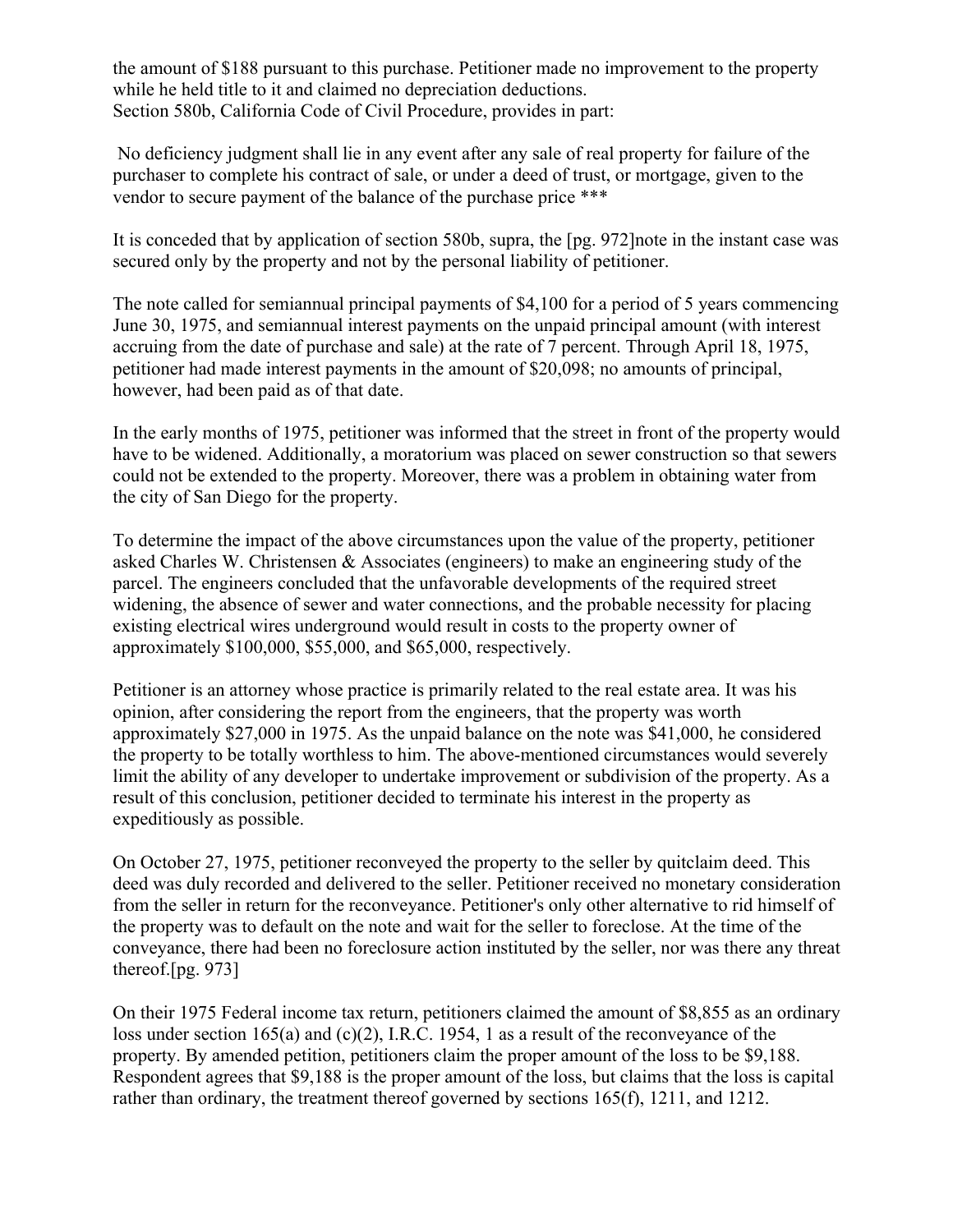## **OPINION**

Petitioner purchased real estate in California in 1968 for \$50,000, paying the vendor \$9,000 cash and giving a purchase-money deed of trust (hereinafter mortgage) for the balance of \$41,000. By 1975, when the balance due on the purchase price was still \$41,000, certain conditions existed which reduced the fair market value of the property to \$27,000. Since under California law petitioner was not personally liable on the note secured by the purchase-money mortgage, petitioner decided to terminate his interest in the property, which he accomplished by reconveying the property to the vendor-mortgagee by quitclaim deed dated October 27, 1975, for no monetary consideration. Petitioner claims an ordinary loss in the amount of \$9,188 2 for 1975 as a result of the transaction. The amount of the loss is not in dispute, but respondent determined that the loss is deductible only as a loss on the sale or exchange of a capital asset subject to the limitations provided in sections 1211 3 and 1212. 4 [pg. 974]

Section 165(a) and (c)(2) allows a deduction from ordinary income for losses incurred in transactions entered into for profit. The above sections, however, are limited by section 165(f) which provides that losses from sales or exchanges of capital assets shall be allowed only to the extent allowed in sections 1211 and 1212. That petitioner's interest in the mortgage property was a capital asset is not in dispute. The issue is whether petitioner's transfer of the property to the mortgagee was a "sale or exchange" within the meaning of those sections.

The parties have framed the issue in terms of abandonment, both parties implicitly agreeing that a loss sustained on abandonment is an ordinary one. Petitioner states that the issue to be decided is whether a disposition by abandonment constitutes a sale or exchange. Resondent concedes that an abandonment of property is not a disposition by sale or exchange, but argues that this disposition was the equivalent of a foreclosure sale rather than an abandonment.

It appears that by reconveying the property to the seller, petitioner accomplished an abandonment under California law. See Gerhard v. Stephens, 442 P.2d 692, 69 Cal. Rept. 612 (1968), wherein it was held that, as a general rule, for there to be an abandonment there must be an intent to abandon and one decisive and conclusive act to clearly indicate this intent, which the reconveyance accomplished here. But seeCommissioner v. Hoffman, 117 F.2d 987 (2d Cir. 1941). But regardless of whether petitioner's intent and overt act of reconveyance qualified the reconveyance as an abandonment under California law, we are concerned here with whether the voluntary reconveyance, per se, constituted a sale or exchange within the meaning of section 1211(b)(1) of the Internal Revenue Code. See Helvering v. Jones, 120 F.2d 828 (8th Cir. 1941). That a disposition, causing gain or loss to be recognized under section 1001, occurs upon a reconveyance of property in satisfaction of a mortgage obligation is well settled. E.g., Parker v.[pg. 975] Delaney, 186 F.2d 455 (1st Cir. 1950); however, not every taxable disposition of property is a sale or exchange. Fox v. Commissioner, 61 T.C. 704 (1974); Smith v. Commissioner, 66 T.C. 622 (1976), revd. sub nom. Schleppy v. Commissioner, 601 F.2d 196 (5th Cir. 1979).

The question whether a reconveyance of property to a seller-mortgagee by various means and under various circumstances constitutes a sale or exchange for Federal tax purposes has been before the courts in numerous cases over an extended period of time, with the conclusions being at times inconsistent and confusing. Factors that have been given consideration include (1) whether the transfer was voluntary or involuntary, (2) whether the mortgage debt was released or not, and whether the transferor received any additional (even minimal) consideration or boot, (3)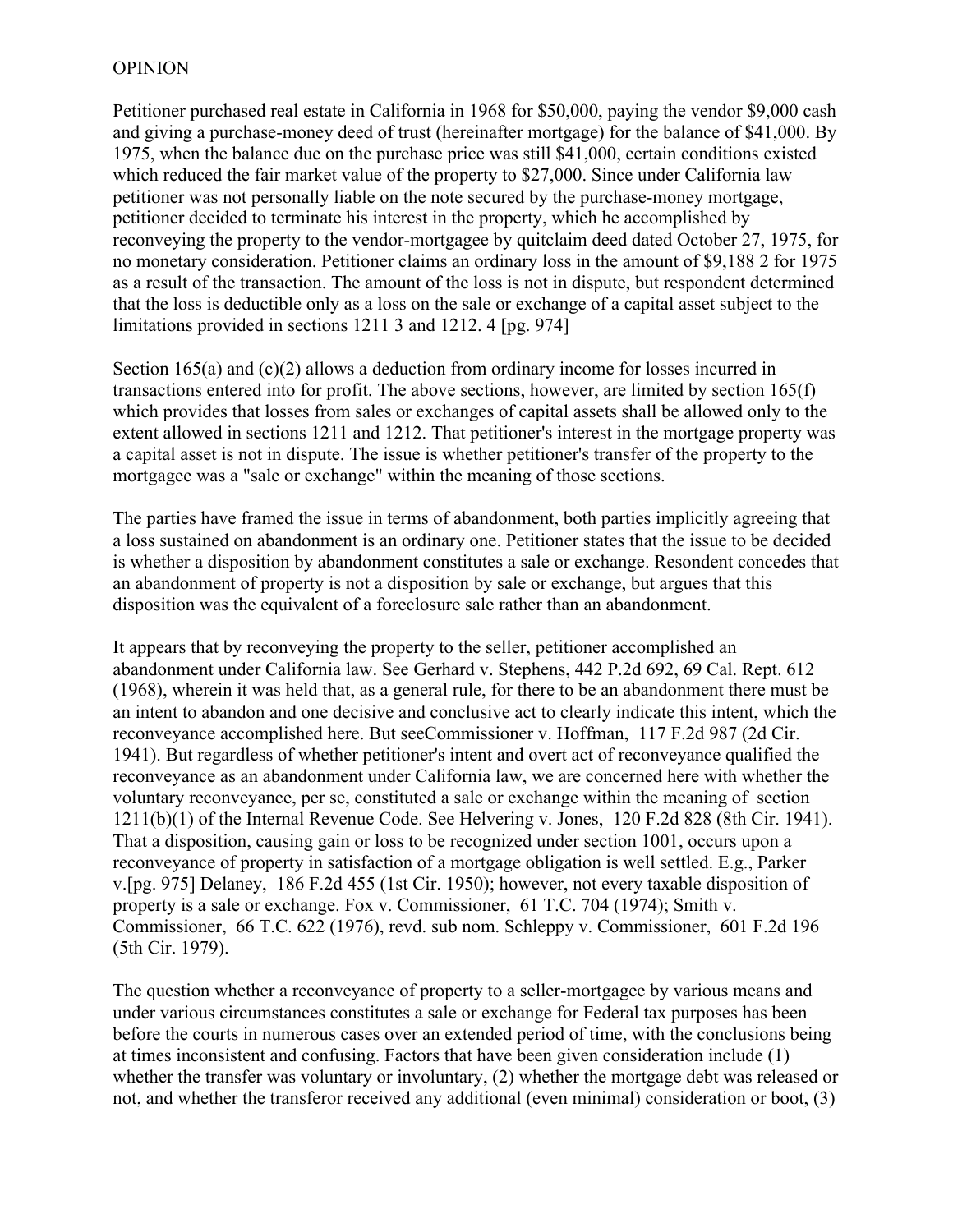whether the transferor-mortgagor was personally liable on the mortgage debt, (4) whether the transferor-mortgagor received any tax benefits from including the mortgage debt in his basis while he held the property, and (5) whether the fair market value of the property at the time of the reconveyance exceeded or was less than the unpaid balance due on the mortgage debt. It was felt that the decisions of the Supreme Court in Helvering v. Hammel, 311 U.S. 504 (1941), Helvering v. Nebraska Bridge Supply & Lumber Co., 312 U.S. 666 (1941), and Crane v. Commissioner, 331 U.S. 1 (1947), might clear up the confusion, but, unfortunately, such has not been the case. Compare, e.g.,Stokes v. Commissioner, 124 F.2d 335 (3d Cir. 1941), and Jamison v. Commissioner, 8 T.C. 173 (1947), with Commissioner v. Abramson, 124 F.2d 416 (2d Cir. 1942), all decided after Hammel but before Crane; and Fox v. Commissioner, supra, with Millar v. Commissioner, 67 T.C. 656 (1977), affd. 577 F.2d 212 (3d Cir. 1978), Russo v. Commissioner, 68 T.C. 135 (1977), andEstate of Delman v. Commissioner, 73 T.C. 15, 28 (1979), all decided after Crane. We have therefore reviewed and reanalyzed the opinions in Hammel, Nebraska Bridge, and Crane and other cases decided subsequent thereto, to find the answer to the issue before us.

It has been well established that where a taxpayer transfers property to his mortgagee in settlement of a mortgage obligation for which he is personally liable, any loss sustained by him will be deemed to have resulted from a sale or exchange on the ground that the taxpayer received consideration in return for [pg. 976]transferring this property, the consideration being his release from liability. Stamler v. Commissioner, 145 F.2d 37 (3d Cir. 1944); Kaufman v. Commissioner, 119 F.2d 901 (9th Cir. 1941); Peninsula Properties Co. Ltd. v. Commissioner, 47 B.T.A. 84 (1942).

However, until the Supreme Court's decision in Helvering v. Hammel, supra, there was considerable doubt as to whether a loss sustained by the mortgagor of property resulting from a foreclosure sale by the mortgagee was a capital loss or an ordinary one. CompareCommissioner v. Hammel, 108 F.2d 753 (6th Cir. 1940), with Electro-Chemical E. Co. v. Commissioner, 110 F.2d 614 (2d Cir. 1940). In Helvering v. Hammel, supra, the Supreme Court concluded that a foreclosure sale (or involuntary sale) constituted a sale or exchange resulting in a capital loss, the rationale being that there was no intent on the part of Congress to differentiate between a forced sale and a voluntary one. In that case, there was an actual sale, albeit involuntary, and a deficiency judgment was taken against the debtor. However, in the course of its opinion, the Court reviewed the legislative history of the capital gains and losses provisions and noted that in 1934 Congress amended those provisions to close a loophole which permitted a taxpayer to sell property within 2 years and take an ordinary loss (because it was not a capital asset unless Held 2 years) or hold onto it for 2 years and then sell it for a capital gain, if a gain was realized. It also noted that Congress enlarged the scope of the provisions relating to losses from sale of capital assets by including therein losses upon dispositions of property by methods other than sale and without reference to the voluntary actions of the taxpayer (such as losses on redemptions, etc.). The Court concluded that Congress intended a broad meaning for the words "sales or exchanges" as used in the capital gain and loss provisions, and clearly Congress did not intend to permit deduction in full of losses resulting from forced sales of capital assets while taxing only a fraction of the gains resulting from the sales of similar assets.

Shortly after the Hammel case, the Supreme Court decided Helvering v. Nebraska Bridge  $\&$ Lumber Co., supra. In that case the taxpayer's land was bid in by the State at a tax sale, and taxpayer decided not to redeem it because his plans for use of the land had not materialized. Both the Board of Tax Appeals and the Eighth Circuit Court of Appeals had held that the [pg.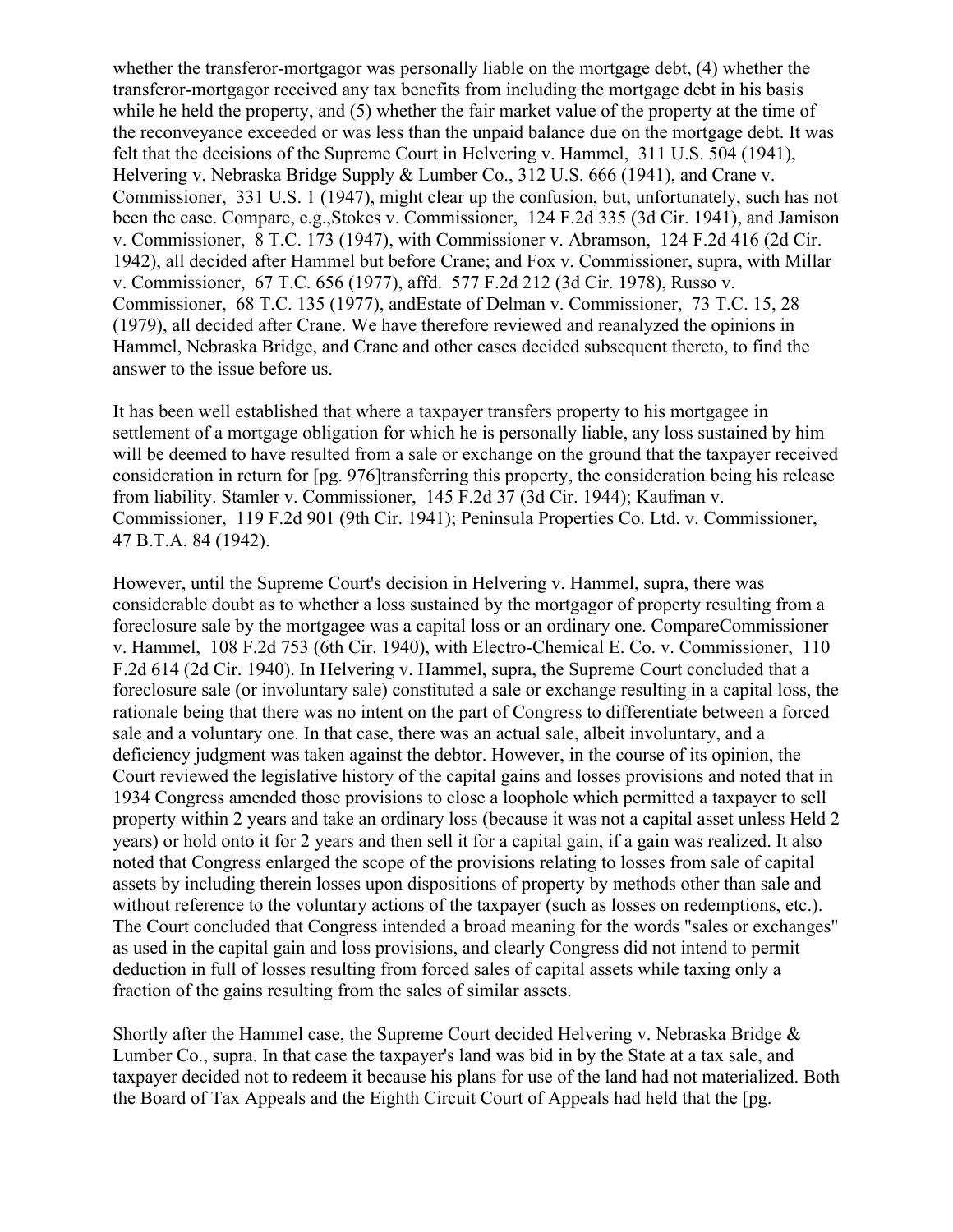977]forfeiture was not a sale within the meaning of the capital gains and loss provisions. The Court of Appeals said that in enacting then section 117(d), Revenue Act of 1934 (the predecessor of sec. 1211(a)), Congress was dealing with losses from transfers of property where the transferor received some equivalent for the property parted with; however, in the case before it, the transfer of title to the State was not only involuntary but was without any consideration moving to the transferor, and no debt of his was either paid or reduced. Hence, the proceeding merely resulted in the extinguishment of the owner's title and was not a sale. The Supreme Court reversed per curiam on the authority of Hammel, suggesting that a transaction could be both involuntary and without consideration passing to the transferor and still be a sale within the capital gain and loss provisions.

Hammel has also been relied on as authority for the proposition that a foreclosure sale constitutes a sale regardless of whether the taxpayer is personally liable for the mortgage indebtedness.Helvering v. Nebraska Bridge Supply & Lumber Co., supra; Commissioner v. Abramson, supra; Russo v. Commissioner, supra.

Despite the Supreme Court decisions in the above two cases, this Court held in Jamison v. Commissioner, supra, that a voluntary deed of property to the State to avoid payment of taxes was an abandonment rather than a sale, the rationale being that since there was no personal liability on the part of the owner for the taxes, the owner received no consideration and hence there was no sale. The Court relied on Stokes v. Commissioner, supra, and Lapsley v. Commissioner, 44 B.T.A. 1105 (1941), which had held that where a mortgagor with no personal liability on the mortgage debt voluntarily deeded the mortgaged property on the mortgagee for no consideration, there was no sale. 5

In late 1947, the Supreme Court decided Crane v. Commissioner, supra. In that case the taxpayer had inherited property subject to a mortgage which was equal to the value of the [pg. 978]property and had no personal liability on the mortgage debt. When the mortgagee was threatening foreclosure, the taxpayer sold the property to a third party, subject to the mortgage, for \$2,500 cash. There was no question that there had been a sale; the first question was whether taxpayer had sold only her equity in the property or the property itself, and, if the latter, whether the "amount realized" on the sale included the full unpaid amount of the mortgage. The latter became important because taxpayer had been allowed depreciation deductions on the property while she held it and if the "amount realized" included the face value of the mortgage, that exceeded taxpayer's basis by a considerable amount, and taxpayer realized a sizable gain. The Court held that the sale was of the property itself and not just taxpayer's equity therein, and that the "amount realized" included the face amount of the mortgage. While it appears that the Court was primarily interested in avoiding a situation which would permit the owner to include the amount of the mortgage in her basis for depreciation and then not offset the tax benefit derived therefrom by not including the mortgage debt in the amount realized for computing gain, nevertheless the case stands for the proposition that upon the sale or disposition of mortgaged property the amount of the mortgage must be included in the "amount realized" for computing gain or loss.

We do not overlook note 37 to the Crane opinion wherein it is said:

Obviously, it the value of the property is less than the amount of the mortgage, a mortgagor who is not personally liable cannot realize a benefit equal to the mortgage. Consequently a different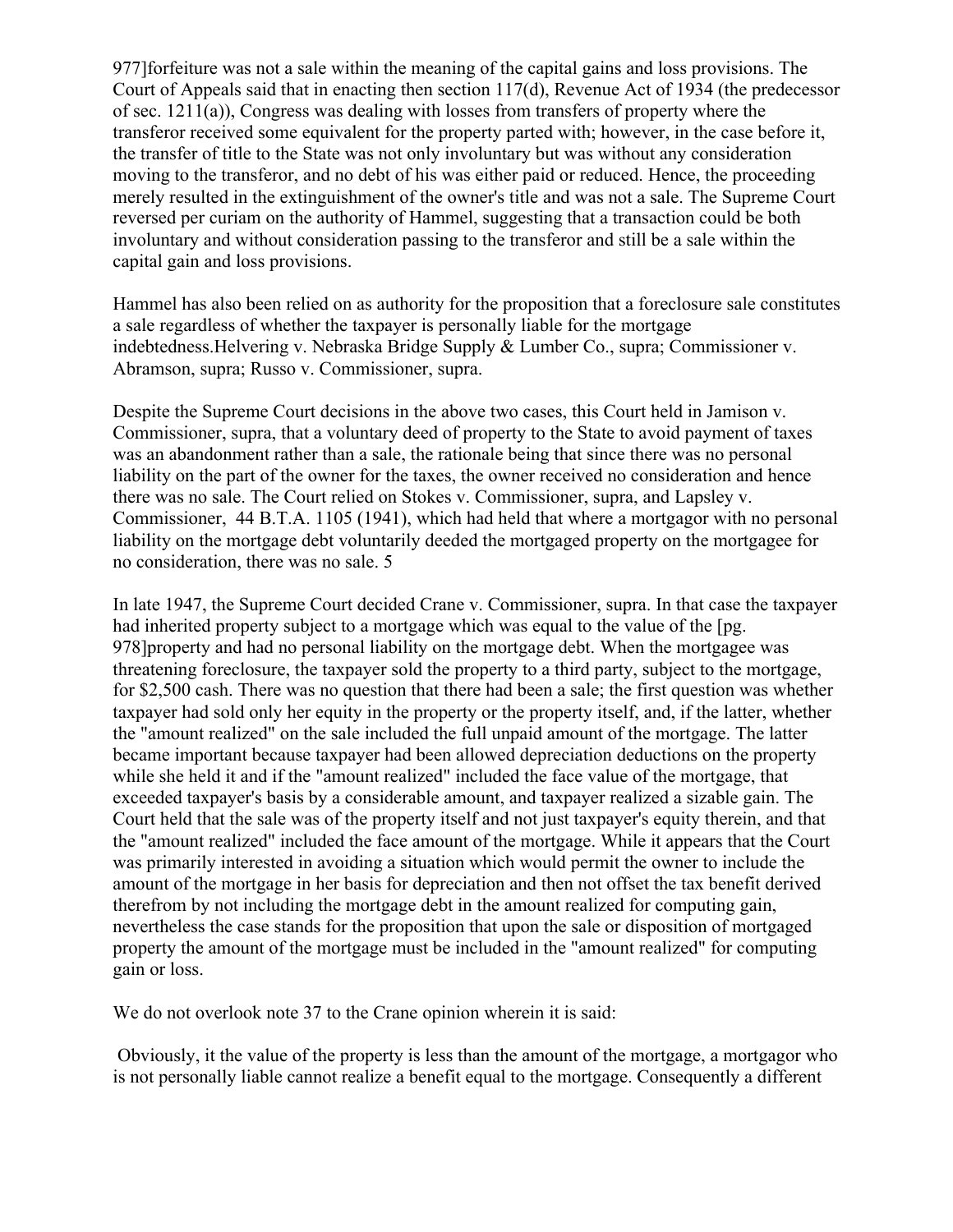problem might be encountered where a mortgagor abandoned the property or transferred it subject to the mortgage without receiving boot. That is not this case. [6]

While the above-quoted note 37 to the Crane opinion was clearly dictum, it has created further uncertainty in this area. Petitioner relies on it, in this case, pointing out that he had no personal obligation on the note, that the fair market value of the property at the time of the reconveyance was less than the unpaid balance of the note, and that he received no boot on the [pg. 979]reconveyance. However, inTufts v. Commissioner, 70 T.C. 756 (1978), on appeal (5th Cir. Apr. 23, 1979), the taxpayers also relied on note 37 of Crane to claim that a nonrecourse liability was includable in the "amount realized" on the sale of partnership interests only to the extent of the fair market value of the mortgaged property which was less than the unpaid amount of the mortgage. This Court rejected the argument on the authority of Millar v. Commissioner, supra, and Woodsam v. Commissioner, 16 T.C. 649, (1951), saying that the footnote in Crane was not intended to limit the amount of the liability taken into the "amount realized" to the fair market value of the property, because to do so would be inconsistent with the main thrust of the opinion in Crane. The Court concluded that it is well settled that when there is a sale or exchange of property subject to a liability, the amount realized included the full amount of the liability, even though the liability exceeds the value of the property. In Millar, the taxpayers apparently surrendered certain stock they had pledged as security for loans and the Court held they had realized a gain to the extent that the face amount of the notes exceeded their adjusted bases in the stock and that the value of the stock was immaterial. See also Estate of Delman v. Commissioner, supra.

Many of the cases relied on by petitioner, such as Stokes, Lapsley, and Jamison, all supra, were decided before Crane, and Fox v. Commissioner, supra, 7 relied to some extent on those cases. As this Court noted in note 9 to its opinion in Fred H. Lenway & Co. v. Commissioner, 69 T.C. 620, 628 (1978), affd. 620 F.2d 310 (9th Cir. 1980), referring to the first three cases above:

It is arguable whether these cases continue to have their original vitality in light of the subsequent decision of the Supreme Court inCrane v. Commissioner, 331 U.S. 1 (1947). See Millar v. Commissioner, 67 T.C. 656, 660-661 (1977). Cf.Russo v. Commissioner, 68 T.C 135 (1977). But seeFox v. Commissioner, 61 T.C. 704, 715 n. 7 (1974), a case which involved an unusual set of circumstances.

Here, of course, we are concerned with whether there was a[pg. 980] sale. Although indirectly related to that issue,Crane and the cases that followed it were primarily related to how much gain or loss was realized. We will first direct our attention to the issue here involved. Hammel clearly establishes that Congress intended the words "sale or exchange" to have a broad meaning, not to be limited to the standard transfer of property by one person to another in exchange for a stated consideration in money or money's worth. Here, there was a voluntary transfer of the property by petitioner to the mortgagee which event fixed the amount of petitioner's loss. Had petitioner held on to the property until the mortgagee foreclosed there would undoubtedly have been a sale underHammel. We see no reason why an involuntary transfer should qualify as a sale anymore than should a voluntary reconveyance to the mortgagee in lieu of foreclosure. And for the same reasons stated inHammel, we do not believe Congress intended to permit a taxpayer to take an ordinary loss by voluntarily reconveying the property to the mortgagee and to take a possible capital gain by forcing the mortgagee to foreclose. The reconveyance to the mortgagee effectively terminated petitioner's interest in the property, but the mortgagee received property having a value-it was not simply an extinguishment of petitioner's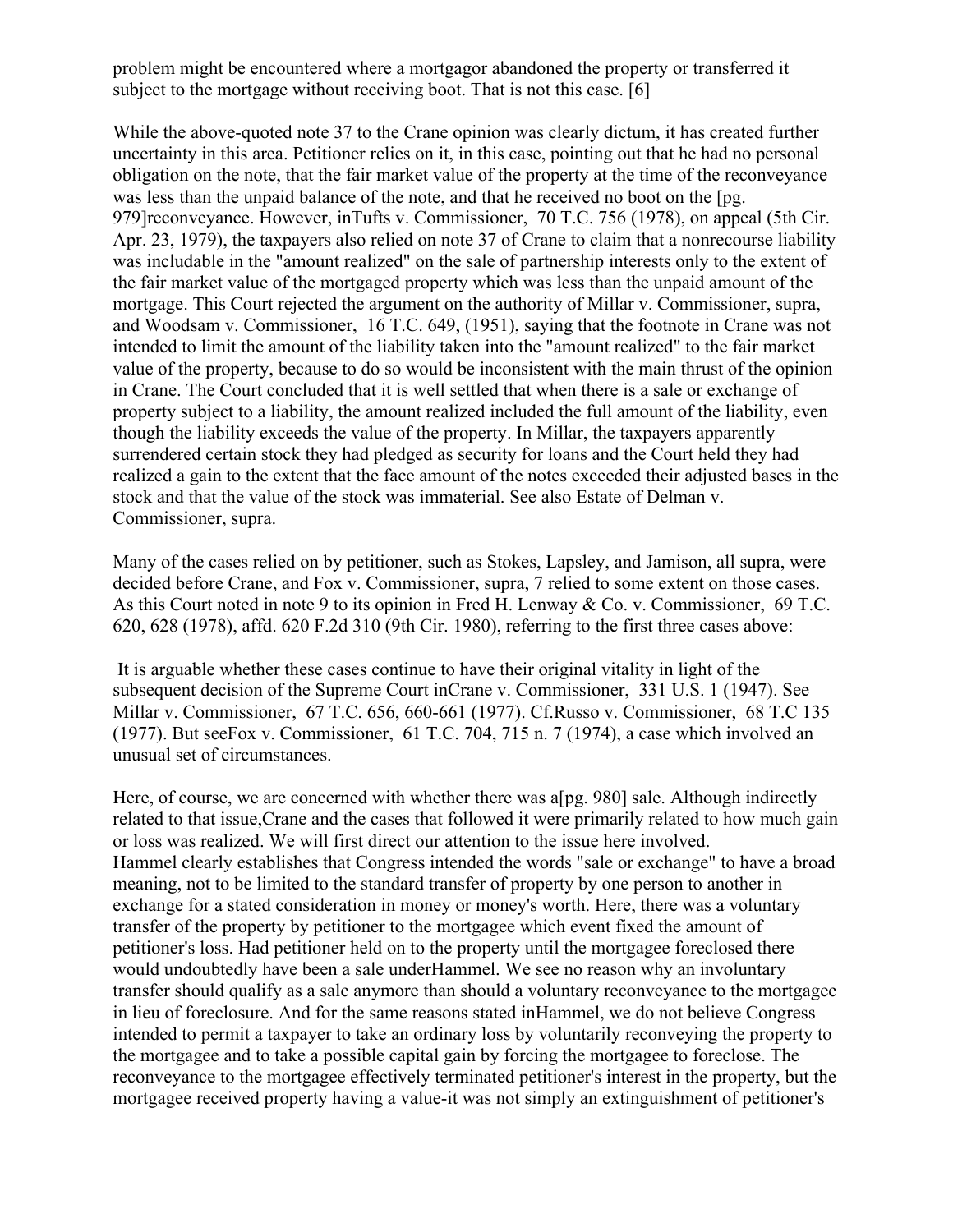title, it was a transfer of that title to the mortgagee. We do not know whether the mortgage debt was canceled-it simply became uncollectible.

Nor do we believe Congress intended that the character of the transaction be determined by whether the transferor received boot, even though minimal. See Blum v. Commissioner, 133 F.2d 447 (2d Cir. 1943). According to petitioner's argument he could have converted what he claims to be an ordinary loss into a capital loss by accepting \$5 boot from the mortgagee. In short, we believe that under the rationale of Hammel, a reconveyance by the mortgagor to the mortgagee constitutes a sale even though the mortgagor had no personal liability on the debt. As noted below, the rationale of Crane supplies the consideration.

It has been held that where there is a sale, consideration is not necessary. As heretofore noted this would appear to be the conclusion reached by the Supreme Court in Helvering v. Nebraska Bridge Supply & Lumber Co., supra, and is clearly stated by this Court in Russo v. Commissioner, supra at 152, wherein we said "for purposes of a 'sale' under 1211, it is [pg. 981]irrelevant whether the "seller" receives consideration. Such conclusion appears to follow from theHammel decision, but subsequent cases have explicitly so held," citingCommissioner v. Peterman, 118 F.2d 973 (9th Cir. 1941); Helvering v. Nebraska Bridge Supply & Lumber Co., supra; Abramson v. Commissioner, supra; Welch v. Street, 116 F.2d 953 (1st Cir. 1941).

Nevertheless, in the older cases dealing with whether a transaction was a sale for capital gain and loss purposes, so much emphasis was put on whether the transferor and/or the transferee received a benefit, or consideration, that we will address the question here. Under Hammel, a foreclosure sale is considered to be a sale for purposes of sections 1211 and 1212 and under Crane, the full amount of the indebtedness is includable in the amount realized. Tufts and the other cases cited hold that the amount realized is not limited to the fair market value of the security property even though there is no personal liability on the note. We do not understand why there should be any difference between a foreclosure sale of the security property or a voluntary reconveyance of the property to the mortgagee. In either event, the mortgagor's interest in the property is terminated and title is transferred to someone else, and the mortgagor receives nothing out of the transaction. In both instances the mortgagor is relieved of property which has a lien on it and is also relieved of the obligation to pay taxes and assessments against the property. There is no forgiveness of indebtedness in either case, although there is a change in the mortgagor's balance sheet or net worth. He no longer has the liability to account for, nor does he have the assets. See dissenting opinion in Fred H. Lenway & Co. v. Commissioner, supra. We believe the holdings of Crane and subsequent cases decided in the light of Crane mandate the conclusion that relief from indebtedness, even though there is no personal liability, is sufficient to support a sale or exchange. See Simon v. Commissioner, 32 T.C. 935 (1959), affd. 285 F.2d 422 (3d Cir. 1960); Johnson v. Commissioner, 59 T.C. 791 (1973), affd. 495 F.2d 1079 (6th Cir. 1974), cert. denied 419 U.S. 1040 (1974); First National Industries Inc. v. Commissioner, 404 F.2d 1182 (6th Cir. 1968), cert. denied 394 U.S. 1014 (1969).

Furthermore, if the full amount of the indebtedness is included in computing gain or loss on the transaction, we see no reason why its elimination should not also support a sale. And as [pg. 982]heretofore noted, even if the amount realized was limited to the fair market value of the property, that would involve only the amount of the gain or loss, not whether there was consideration to support a sale, if such is necessary. The fact that the property is worth less than the face amount of the debt may be a reason for reconveying the property to the mortgagee, but it should not change the character of the transaction. Nor should the fact that petitioner realized no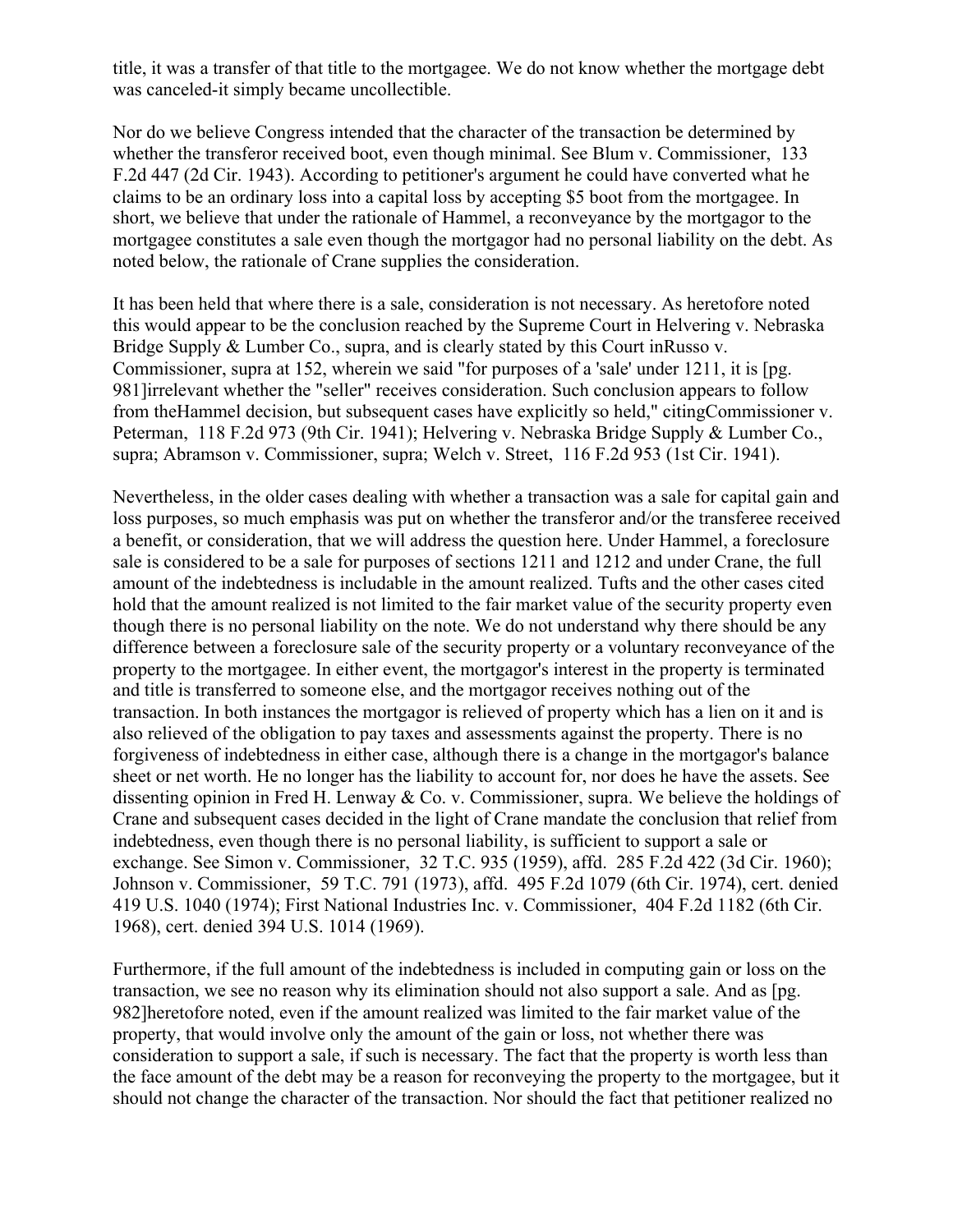tax benefits in the form of depreciation deductions while he held the property determine the characterization. The transaction is a capital transaction involving a capital asset and should be, and we think was intended to be, governed by the capital gain and loss provisions.

Because of our conclusion herein, we will no longer adhere to our opinions in Jamison v. Commissioner, supra, Lapsley v. Commissioner, supra, Baird v. Commissioner, 42 B.T.A. 970 (1940), motion to vacate denied, 43 B.T.A. 415 (1941), and Commonwealth, Inc. v. Commissioner, 36 B.T.A. 850 (1937), to the extent they are inconsistent with our views expressed herein. Petitioner urges that we observe the doctrine of stare decisis to reach the opposite conclusion. That doctrine embodies an important social policy representing an element of continuity in law and is rooted in the psychological need to satisfy reasonable expectations. Helvering v. Hallock, 309 U.S. 106, 119 (1940). But there has been sufficient change in the judicial thinking on this subject, as evidenced by the cases decided since 1941, to cast considerable doubt on the validity of those decisions, and it would be wrong for us to ignore the more recent approaches to this issue simply to adhere to that doctrine. As noted in the footnote to the Lenway case, the vitality of those cases has been sapped before this, and the handwriting has been on the wall long before today. 8

In conclusion, we hold that petitioner's voluntary reconveyance of the property to the mortgagee for no monetary consideration (boot) was a sale within the meaning of sections 1211 and 1212 of the Code, even though petitioner had no personal obligation on the mortgage debt, the fair market value of the property at the time of the reconveyance was less than the[pg. 983] unpaid balance due on the mortgage debt, and petitioner had received no tax benefits in the form of depreciation deductions with respect to the property while he held it. Consequently, petitioner's loss was a capital loss subject to the limitations of section 1211(b).

Decision will be entered for the respondent.

Reviewed by the Court.

1 All section references are to the Internal Revenue Code of 1954, as amended and in effect during the year in issue, unless otherwise indicated.

2 The amount of the loss was arrived at by including in petitioner's basis the cash he paid plus the fact amount of the purchase-money mortgage (and the escrow fee) and subtracting therefrom the unpaid balance due on the mortgage, thus including in the "amount realized" the full unpaid balance due on the nonrecourse obligation.

3 Section 1211 provides in pertinent part: (b) Other Taxpayers.-

(1) In general.-In the case of a taxpayer other than a corporation, losses from sales or exchanges of capital assets shall be allowed only to the extent of the gains from such sales or exchanges, plus (if such losses exceed such gains) whichever of the following is the smallest:

(A) the taxable income for the taxable year,

(B) \$1,000, or

(C) the sum of-

(i) the excess of the net short-term capital loss over the net long-term capital gain, and